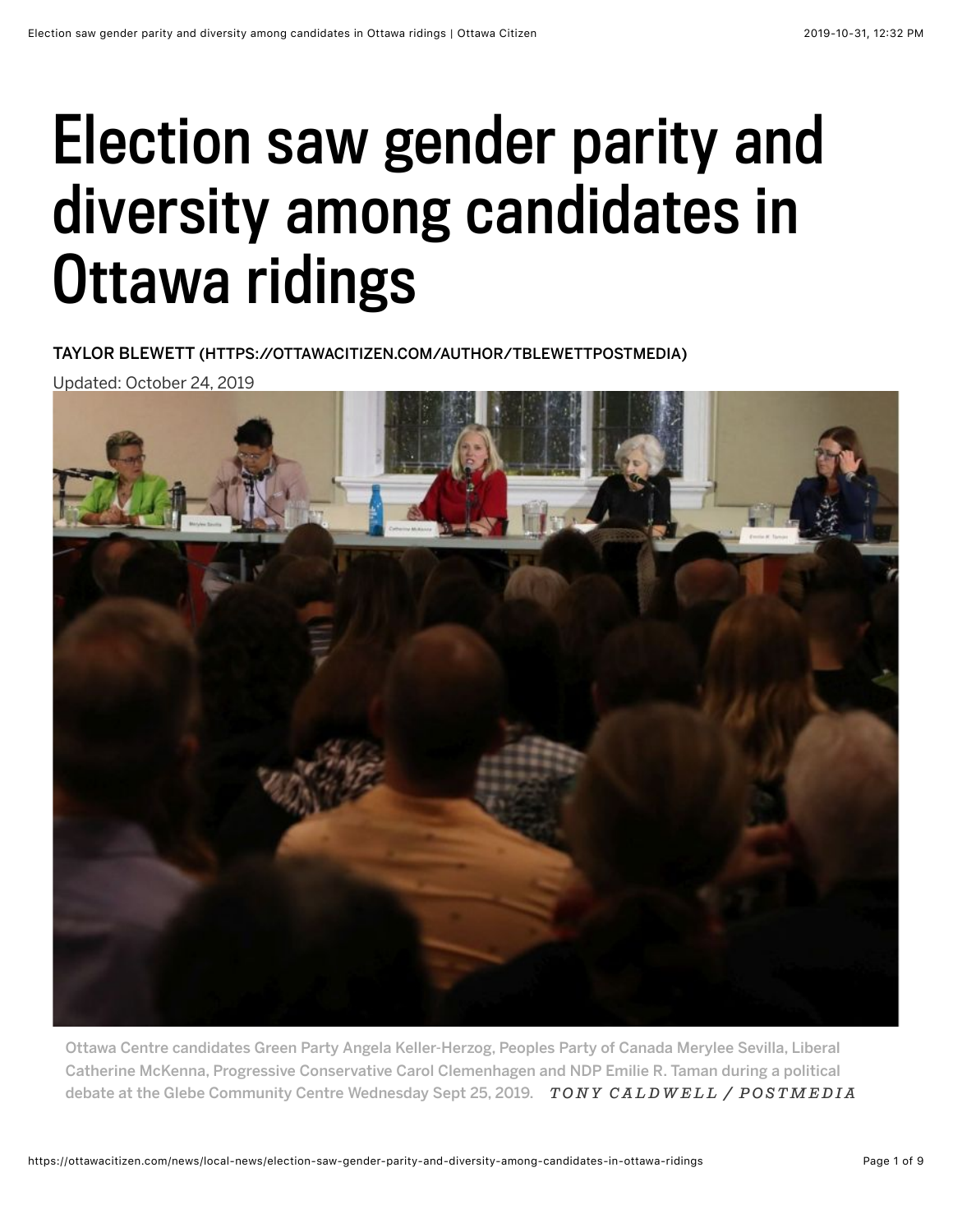Compared with the last federal election, Ottawa ridings saw an uptick in the number of women and visible-minority candidates contesting seats in 2019. They also saw a startling number of racialized candidates running for the People's party.

According to an analysis by this newspaper, female candidates reached parity with their male counterparts across Ottawa's eight ridings this election. The ratio reflects, almost exactly, Ottawa's 51 per cent female population, according to the 2016 census.

It breaks down to 16 women among the 32 candidates nominated by the four largest parties. Four years ago, only nine of 32 candidates were women — 28 per cent of the total.

The percentage of female candidates was higher in Ottawa than it was nationwide this election. Nationally, the four major parties fielded slates that were between 31 per cent women (the Conservatives) and almost 50 per cent women (the NDP).

Stéphanie Plante, an elections expert and executive director of the International Commission of Jurists, pointed out that Ottawa tends to be an outlier when it comes to political behaviour in Canada: living in a capital city, "people are just more hyperaware of politics and the influence of politics on your daily life."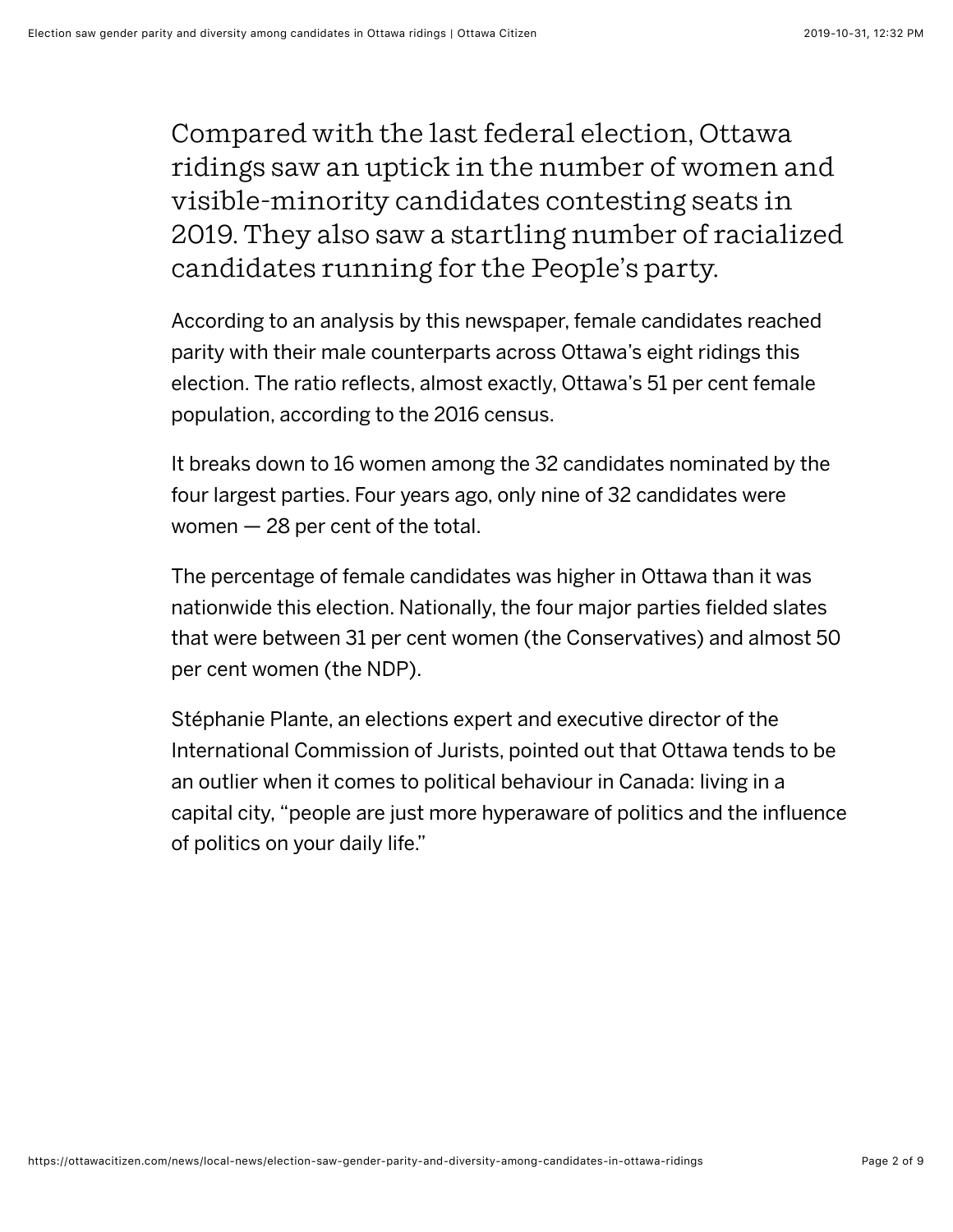- STORY CONTINUES BELOW -

That can translate into atypically high voter turnout  $-$  as is the case in Ottawa — or more women choosing to run as political candidates.

Plante also suggested the relatively short commute between Parliament Hill and Ottawa ridings can reduce a barrier to federal politics for many women. Namely, capital region MPs "can still be sane with their workfamily balance," she said.

Erin Tolley, an associate professor of political science at the University of Toronto, also suggested that the "contagion effect" could help explain the increased presence of local women running in this federal election.

"In Ottawa, there is a history of women candidates running, and there's also a history of impressive women in positions of power," she said. "That catches on, the parties think, 'OK, this is a population that is willing to elect women and therefore running women isn't a risk.'"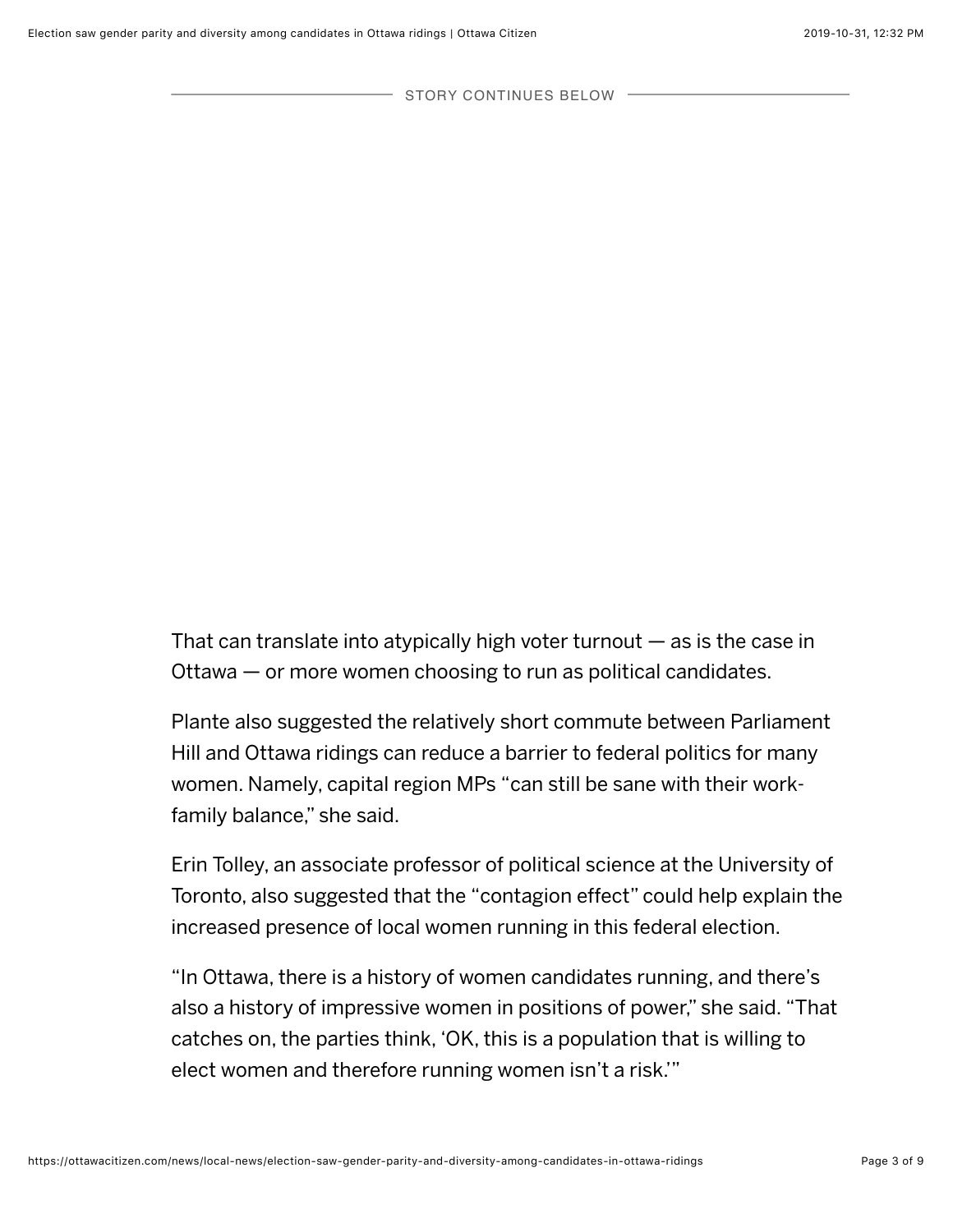Tolley also pointed out that this phenomenon can affect other women they see female politicians succeeding, and recognize their chance to do the same.

This newspaper's analysis also found that Ottawa's slate of candidates was marginally more inclusive of visible minorities this year than in the previous federal election. When calculated considering the four major parties active in both 2015 and 2019, the number of non-white candidates in the capital was up by one  $-$  a three per cent increase  $-$  to 19 per cent of nominated candidates.

According the 2016 census, Ottawa's visible minority population is 26 per cent. That considered, the major parties still have some ground to gain when it comes to being truly representative of Ottawa's ethnic makeup.

And the same goes for the rest of the country: 22 per cent of Canadians identify as visible minorities, while about 15 per cent of the candidates for the six major parties could say the same in 2019. That's an improvement over the years, but Tolley said motivations are muddled.

"I think parties, so far, have largely thought about racial diversity in a strategic sense. How do you attract the so-called ethnic vote? And one of the ways they've tried to do that is have more diverse candidate slates," said Tolley.

It's this sense of tokenism that prompted at least one non-white Ottawan to turn to a new option for political participation in the 2019 federal election.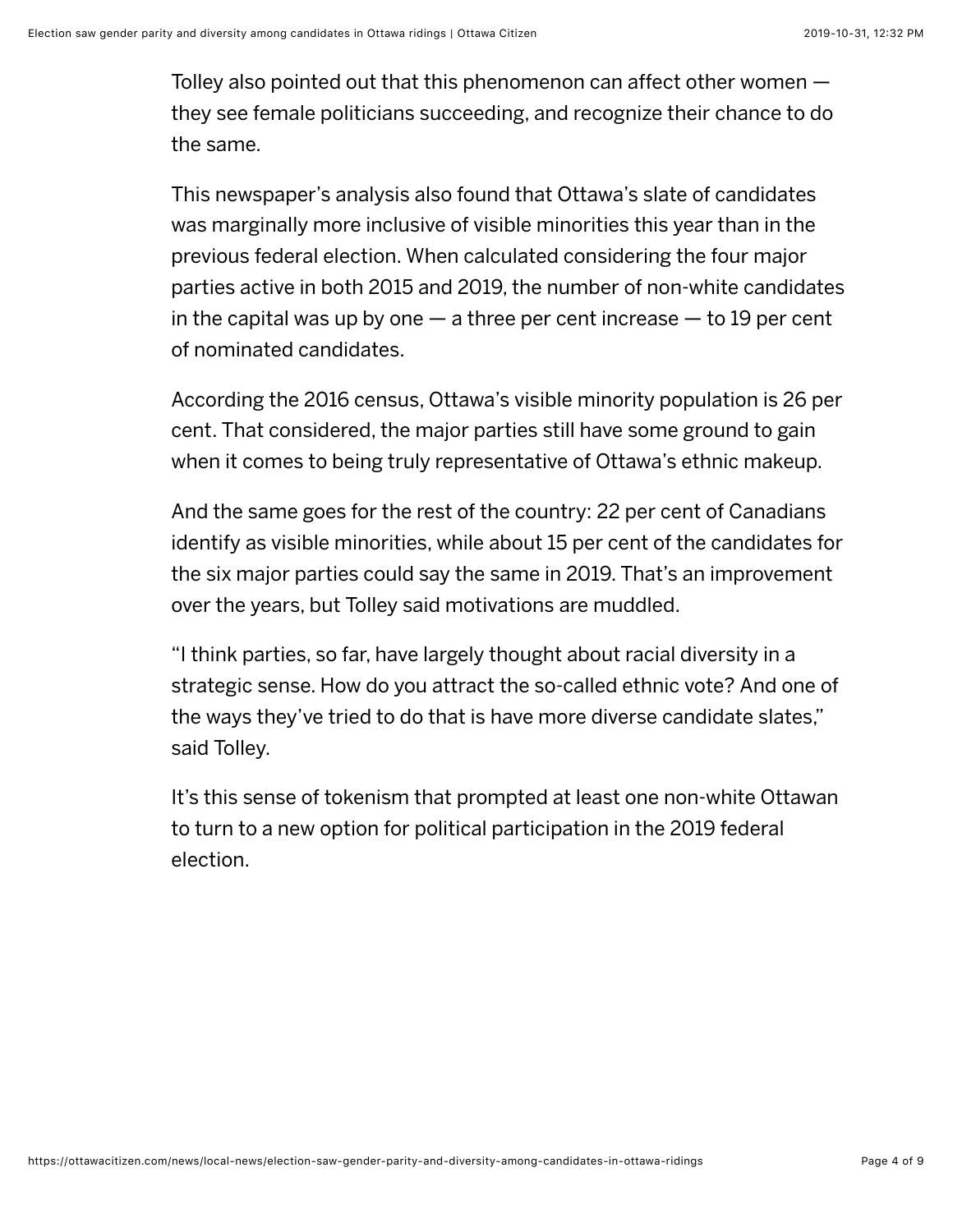

Orleans PPC candidate Roger Saint-Fleur *JPG*

Roger Saint-Fleur, a black Canadian of Haitian background and part-time professor, said he's tired of political parties that "come to you smiling with happiness, and invite you to support them  $-$  and that's it," he said. "They will promise everything they can promise, and then keep you in your minority where you are, as a group of Arabs, group of blacks."

He decided to run for the People's party in Orléans because he said he feels leader Maxime Bernier is authentic and the party "treats every Canadian as a Canadian."

He's not the only non-white candidate to be attracted to the PPC tent. In fact, Bernier's movement had by far the most ethnically-diverse slate of candidates in Ottawa ridings of any major party this election.

This might seem surprising, when one considers the PPC's platform planks — accepting far fewer immigrants and refugees, ending all multiculturalism funding, requiring prospective new Canadians take a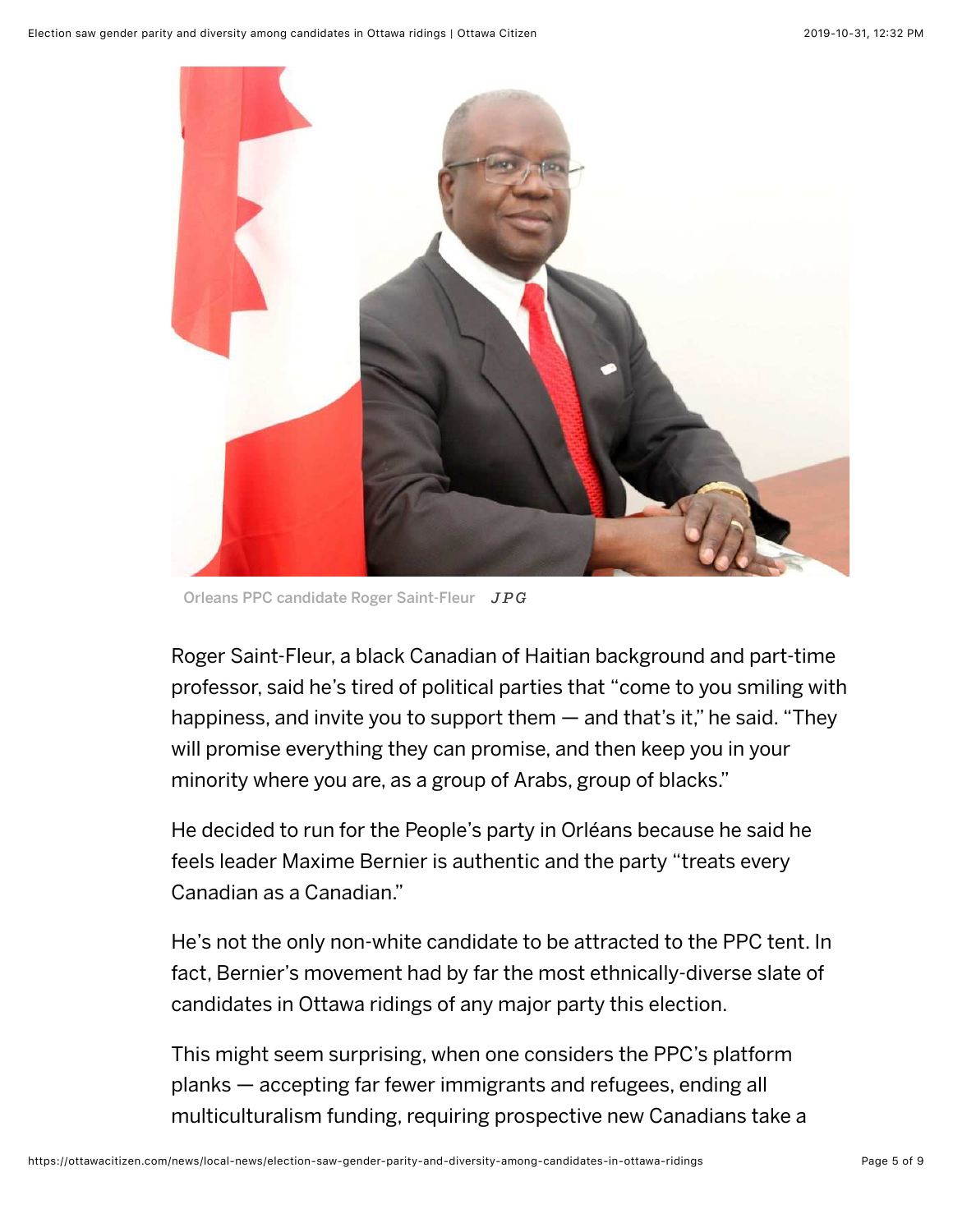values test — and citics' denouncements of the People's party as racist.

Velma Morgan, the chair of Operation Black Vote Canada, offered one explanation. "I think that party was very active in recruiting different types of people to probably try to demonstrate that they weren't racist," she said. "Maybe to change that narrative of what people perceive them to be."



Ottawa Centre candidate, Peoples Party of Canada, Merylee Sevilla. *TONY CALDWELL / POSTMEDIA*

Tolley suggested some other considerations. There may well be policy affinity between the PPC and some of its racialized candidates that extends even to the immigration file, she said.

"Often there's this idea that the kind of anti-immigrant or nativist sentiment that the People's party expressed, that that's only white Canadians that feel an affinity to that. But, there's some research that suggests that the desire to close the door on immigration — many people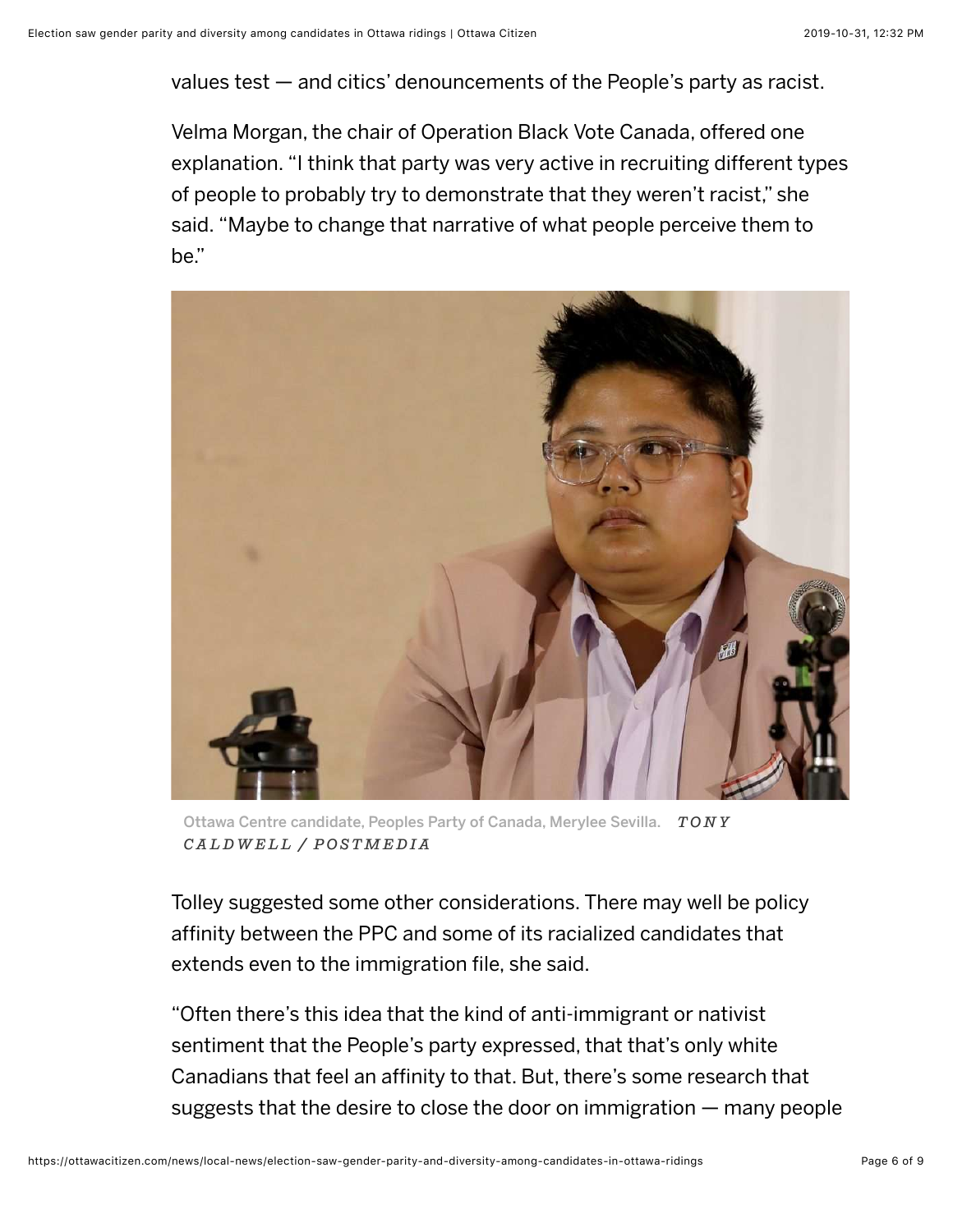can feel an affinity with that sort of idea," Tolley said.

"One thing we do see is that people who have arrived as immigrants in, for example, the economic class, the skilled workers … in some cases they will express dissatisfaction with migration groups that they see as less legitimate."

Tolley also offered another possible explanation for the party's ability to attract visible-minority candidates: "A new party represents an opportunity for people who might be left out of the mainstream parties.'

This resonates with Ottawa Centre People's party candidate Merylee Sevilla, herself a person of colour who rejected any assertion the party is racist.

"When you look at the some of the candidates, they're head of a corporation, they're holding seven-figure portfolios," she said. "With the People's party, it was an opportunity for everyday Canadians."

With files from The Canadian Press

### **ALSO IN THE NEWS**

[Sexist slur spray-painted on Catherine McKenna's campaign office](https://ottawacitizen.com/news/local-news/sexist-slur-spray-painted-on-catherine-mckennas-campaign-office) (https://ottawacitizen.com/news/local-news/sexist-slur-spray-painted-oncatherine-mckennas-campaign-office)

[Fourth federal government office building treated for bedbugs](https://ottawacitizen.com/news/local-news/fourth-federal-government-office-building-treated-for-bedbugs) (https://ottawacitizen.com/news/local-news/fourth-federal-government-officebuilding-treated-for-bedbugs)

[Documents show confusion, misinformation during LRT delays](https://ottawacitizen.com/news/local-news/documents-show-confusion-misinformation-during-lrt-delays) (https://ottawacitizen.com/news/local-news/documents-show-confusionmisinformation-during-lrt-delays)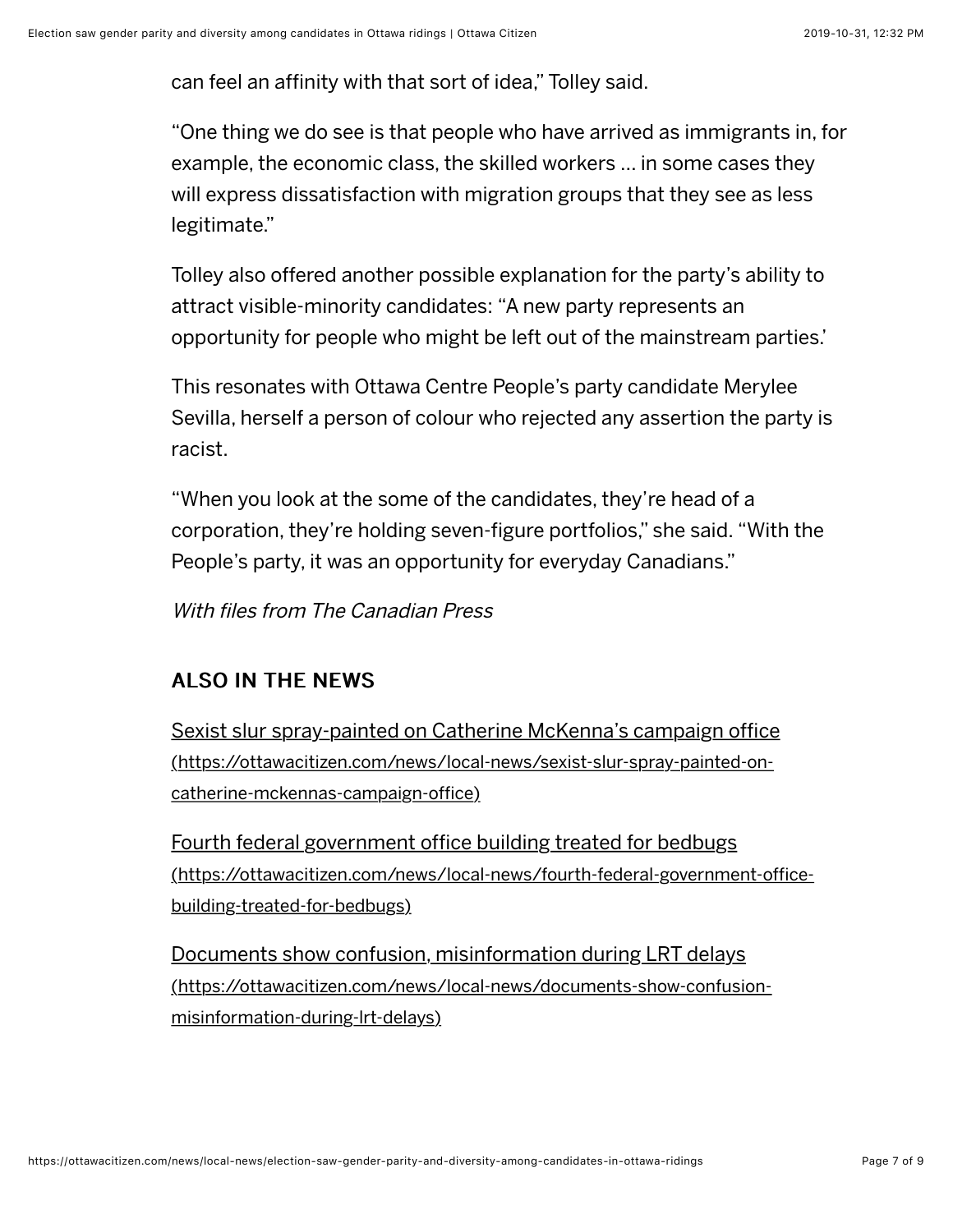### TRENDING VIDEOS

### $\Omega$ On the Same Page

Let's get on the same page. We've curated all the news yo… need to know in

‹ Previous

# This Week's Flyers



[Powered by](http://ottawacitizen.com/flyercity?utm_source=fm&utm_medium=fm_26388&utm_term=footer&utm_campaign=wishabi_1_0&traffic_source=destination_module_inline&locale=en-ca)

## COMMENTS

Postmedia is pleased to bring you a new commenting experience. We are committed to maintaining a lively but civil forum for discussion and encourage all readers to share their views on our articles. Comments may take up to an hour for moderation before appearing on the site. We [ask you to keep your comments relevant and respectful. Visit our Community Guidelines](https://pages.postmedia.com/community-guidelines/) (https://pages.postmedia.com/community-guidelines/) for more information.